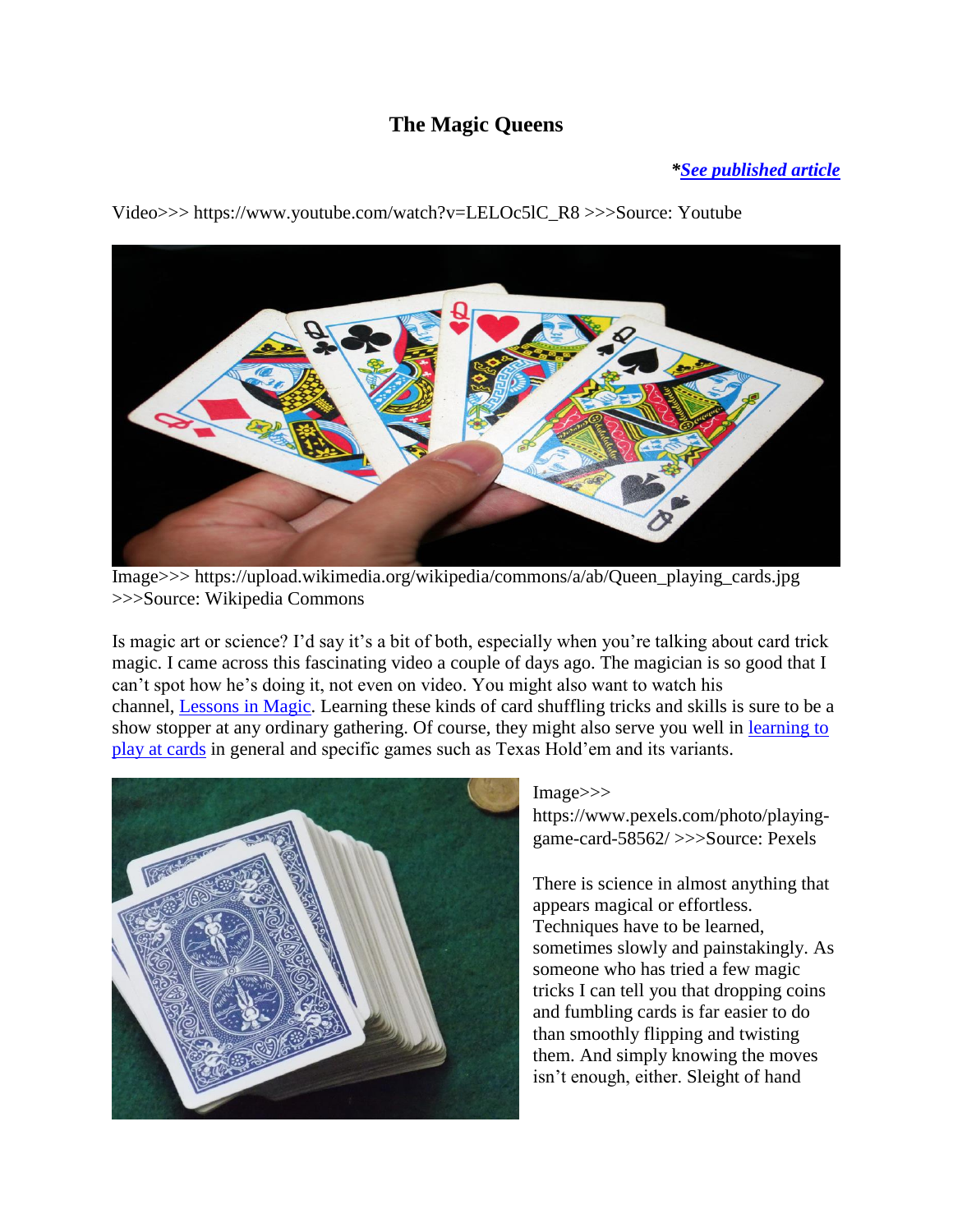takes time, time, and more time. As well as a healthy dose of patience.

Art is a direct result of practicing enough to master the techniques. For real magic you add in a personal flair and keep things moving. Notice how theatrical the trick is?

SNAP! His fingers pop, and the queen vanishes. His science is perfect, the card vanishes from one pile, and appears in the other. His voice provides an almost soothing backdrop until…SNAP! His fingers pop again and the magic happens, right under your eyes. You will also see this trick being performed by shaking the queens' out of the blue stacks, although in my opinion the snap is a bit more dramatic.

Image>>> https://upload.wikimedia.org/wikipedia/commons/d/d2/Queen\_of\_spades2.svg >>>Source: Wikipedia Commons

The color changing queens is really a fascinating trick, if you think about it. After all, most magic depends upon misdirection and illusion to cover the real trick. But the queens are changed four times, giving the audience time to learn the trick. In order to successfully perform this trick the magician must keep a smooth, even pace. He must never fumble, hesitate, or miscount. The magician never loses his cool, and never drops a card. In fact, if you pay close attention, you will see that he is in complete control of each card at all times. Slippery cards can either stick together or fall apart, and it takes careful practice to make sure they all stay exactly where you want, adding to the illusion.

As the magician unfolds the story of each color changing queen he speaks easily, and moves his hands fluidly. And as each queen vanishes he manages to sound surprised, and pleased, as though equally amazed by the magic. If you watch this magician's version of [Gemini Twins](https://www.youtube.com/watch?v=JHtvbHW8NQ8) you will see that he uses storytelling a lot, and his entertaining narrative helps to distract from the smooth and constant movement of the cards.



Image>>> https://www.pexels.com/photo/cards-poker-cards-poker-back-21827/ >>>Source: Pexels

How do the queens actually change color? Well, it involves six red cards, not four. It also involves the four blue queens. It involves controlling exactly which cards are in each deck. Most